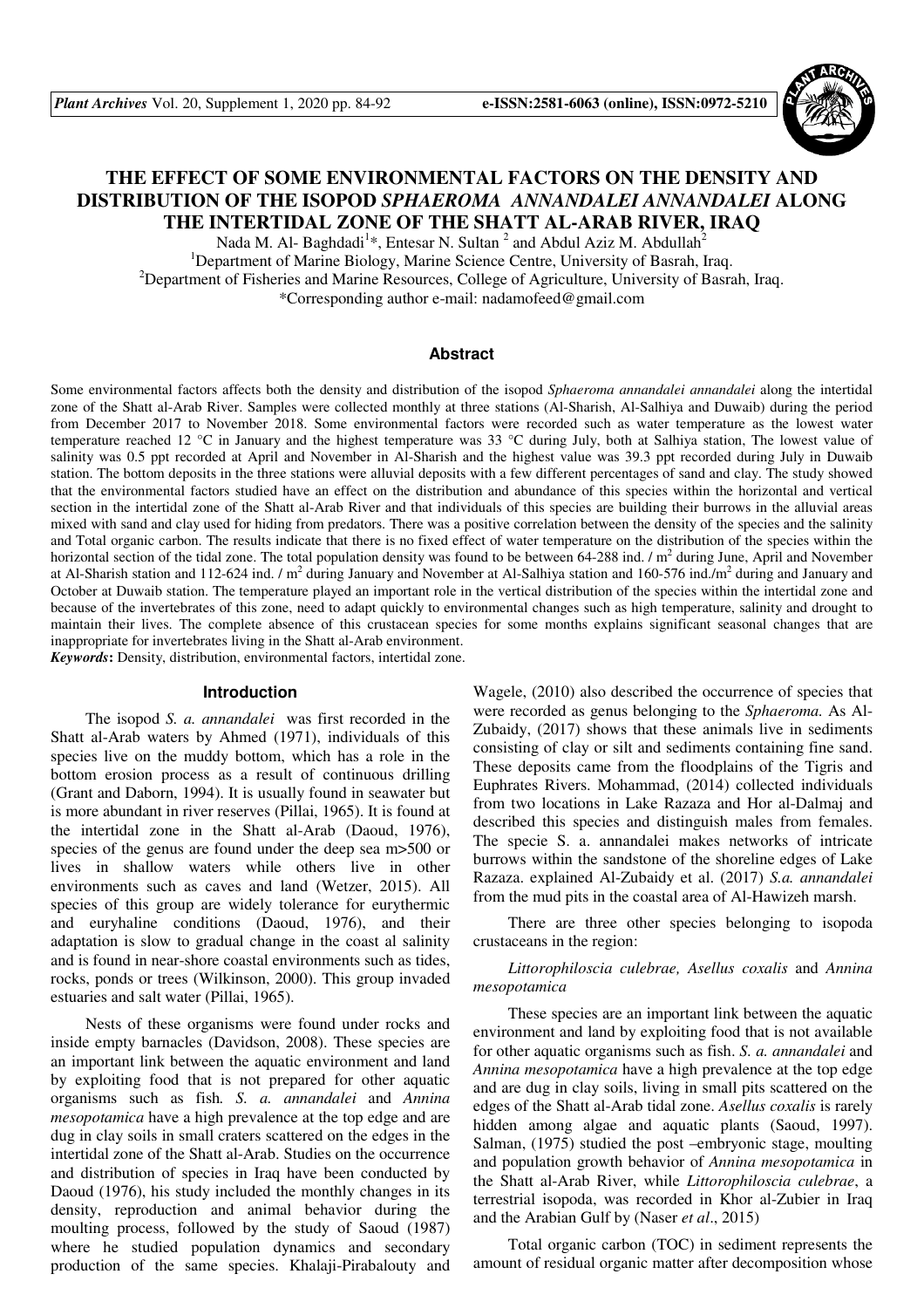value is influenced by many factors such as primary productivity, sedimentation rate, quantities of organic crumbs resulting from decomposition of organisms after death and rapid decomposition of organic matter by decomposers (Routh *et al*., 2004). Recent studies have confirmed that increased human activity and increased introduction of organic pollutants increase the amount of TOC in sediments (Choudhary *et al*., 2010; Das, 2005). Sediments are the most common source of water pollution consisting of minerals and solid organic matter (EPA, 2007). The total organic carbon concentration in natural water is generally less than 10 mg/l.

**Objectives of the present study:** The present study aims at highlighting the importance of the intertidal zone of the Shatt al - Arab River and the role it plays as an appropriate ecosystem for the occurrence of a specie of invertebrates such as *S. a. annandalie* which is an important link between the aquatic environment and land. It is necessary to know the role played in the environment by calculating the amount of occurrence and densities and monthly and site changes of productivity and thus we can know the environmental

efficiency of this species, which may play a role in the erosion the soil of the Shatt Al-Arab River.

#### **Materials and Methods**

#### **Description of the study stations:**

The first Station: Al-Sharish St. This station is located in the south of Al-Qurna town within the N30 $^{\circ}$  97.318<sup> $\parallel$ </sup>  $E47^{\circ}47.252^{\circ}$ . This area is characterized by a small slope of the beach and an open coastal gradient and the presence of several types of plants with high density.

The second station: Al-Salhiya St. This station is located in the Al-Salhiya area within the coordinates of N30˚50.896ˈ E47˚85.736ˈ opposite the Teaching Hospital in the eastern side of the River, the region is characterized by the presence of water plants in various diversity and varying density.

 The third station: Duwaib St. This station is located in Al-Duwaib area within the coordinates of N30˚10.569ˈ  $E48°39.993<sup>1</sup>$ . (Fig. 1).



**Fig. 1 :** Three study stations at Shatt Al-Arab river.

#### **Sample collection:**

Samples were collected monthly for one year from December 2017 to November 2018 from the three study stations by one sample per month during the lowest tide. Most environmental factors were recorded in the field. Temperature The water temperature was measured using a mercury thermometer  $0-100$   $^{\circ}$ C.

Sediment texture was analyzed from each station, sediment samples were taken monthly by shovel to a depth between 5-10 cm randomly from the three replicates. Soil tissue was estimated by mechanical analysis (Forth and Turk, 1972).

#### **The collection of sediment samples:**

The sediment samples were collected monthly and for all stations at the same time as water and invertebrate samples were collected using a shovel in the intertidal zone during the lowest tide and for the three stations and for three replicates and a depth of about 10 cm from the surface and placed in bags and brought to the laboratory then dried and milled for the purpose of subsequent measurements.

# **Determination of total organic carbon in Sediments (TOC):**

According to the organic carbon concentration using TOC Analyzer TOC-L CSN manufactured by SHIMADZU (APHA, 2005)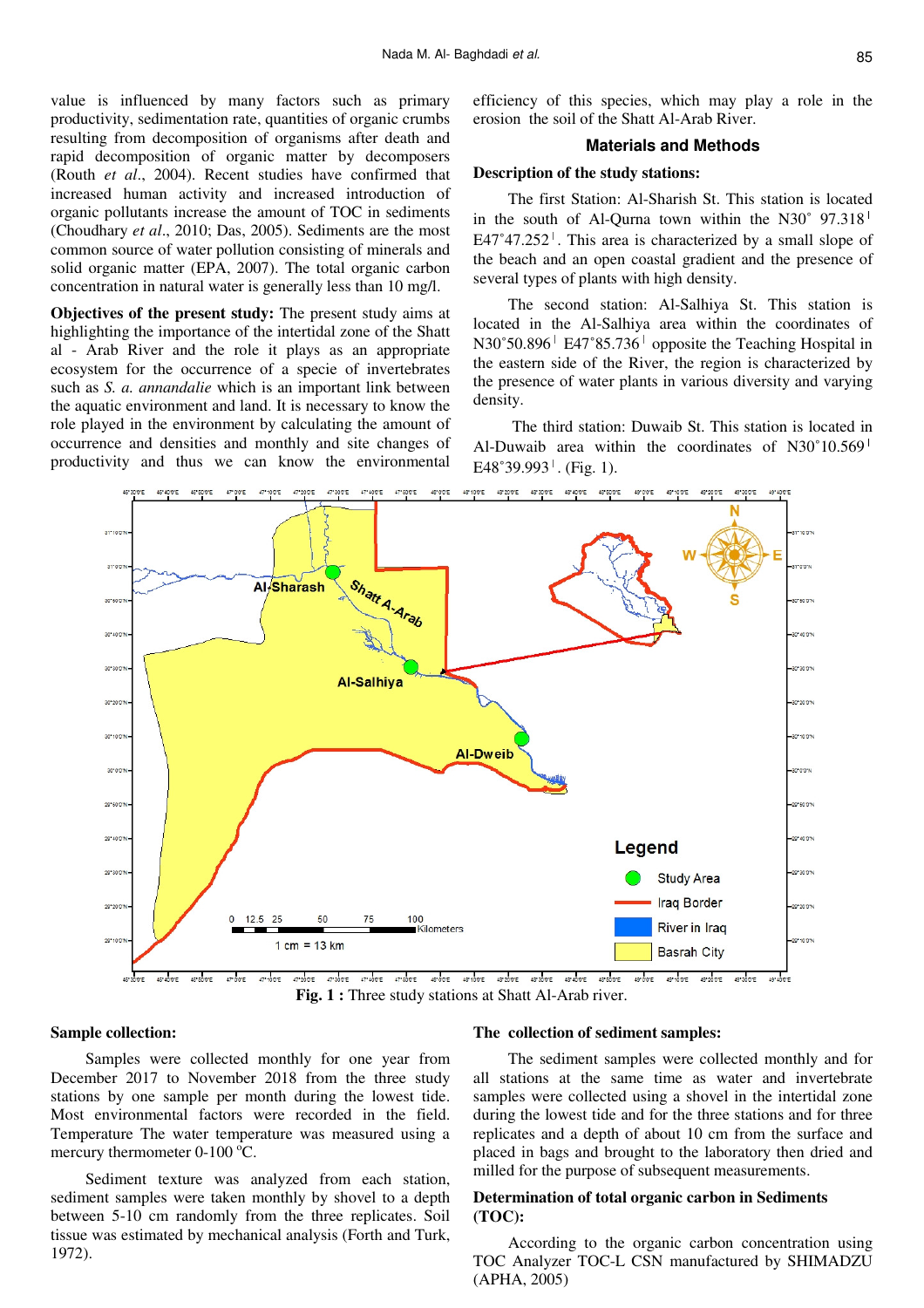The effect of some environmental factors on the density and distribution of the isopod Sphaeroma annandalei annandalei along the intertidal zone of the shatt al-arab river, Iraq

# **Results**

# **1. Water Temperature**

Water temperatures varied during the study period and for all stations, with the highest temperature reaching 33 ° C recorded during July and the lowest 12 ° C recorded during January both in Al-Salhiya station. No significant differences were observed between the three stations while significant differences were recorded between months  $(p> 0.05)$  (Fig. 2).



**Fig. 2 :** Water temp. at the three stations of the Shatt Al-Arab River from Dec. 2017 to Nov. 2018.

#### **2. Salinity**

 The salinity values of the water of the study stations of three ranged from 0.5 parts per thousand recorded in April and November at Al-Sharish station and 39.3 ppt recorded in July at Duwaib station. The higher values were 9.2, 16.0, 39.3 ppt recorded in August, October and July at Al-Sharish, Al-Salhiya and Duwaib stations respectively. No significant differences were observed between Al-Sharish and Duwaib and between Al-Salhiya and Duwaib. No significant differences were found between the Sharish and Al-Salhiya

and significant differences were recorded during the months  $(p> 0.05)$ .



**Fig. 3 :** Salinity values at the three stations of the Shatt Al-Arab River during Dec. 2017 to Nov. 2018.

### **3. Sediment Texture**

Table (1) shows the results of the analyses of the bottom sediments of the stations and was a mixture of sand, silt and mud, The results of the analyses of the bottom sediment tissue of the stations during the study period showed that all stations are alluvial with few percentages of other components. Al-Sharish station was alluvial with a few percentages of sand and mud, Al-Salhiya station was alluvial with a small percentage of sand, and Duwaib station was characterized as an alluvial clay with a small percentage of sand.

**Table 1 :** Sediment Texture at the 3 stations of the Shatt Al-Arab River.

| Average       | Al-Sharash St. | Al-Salhiya St. | Duwaib St.    | <b>Station</b>       |
|---------------|----------------|----------------|---------------|----------------------|
| ر.,           |                |                |               | Sand $(\%)$          |
| 78.66         |                |                |               | Silt $(\%)$          |
|               |                |                |               | Clay $(\%)$          |
| alluvial clay | alluvial clay  | alluvial clav  | alluvial clav | <b>Sediment type</b> |

#### **4. Total Organic Carbon (TOC%):**

The highest percentage of total organic carbon in sediments was (10.09%) and (5.91%) during August at Al-Salhiya and Al-Sharish stations respectively, while Duwaib station reached 5.95% at September, while the lowest percentage was 0.64% in February at Duwaib station. It also reached 0.68% and 0.94% during January and March for Al-Sharish and Al-Salhia stations respectively.



**Fig. 4 :** Total Organic Carbon (TOC%)at the 3 stations of the Shatt Al-Arab River.

Significant differences were observed between Al-Sharish and Duwaib stations and between Al-Salhiya and Duwaib stations. There are no significant differences between Al-Sharish and Al-Salhiya stations. Significant differences were recorded during the months  $(p > 0.05)$ . Figure 4.

# **5. Estimation of the total density of** *S.a. annandalei*

Changes in population density were studied at the three stations at a rate of three replicates and expressed as average density (individual/ $m<sup>2</sup>$ ) for the period from December 2017 to November 2018.

Figure 5. shows the monthly and site changes in the total population densities of *S. a. annandalei* at the three selected stations, with the highest value of 288 ind.  $/m<sup>2</sup>$ during April and November and the lowest value of 64 ind. / m<sup>2</sup> recorded during June. The animals were absent in August of Al-Sharish and ranged between 112-624 ind.  $/m<sup>2</sup>$  during January and November in Al-Salhiya, respectively. And 160- 576 ind.  $/m^2$  during January and October at Duwaib, respectively.

The results of the statistical analyses showed that there were significant differences between Al-Sharish and Al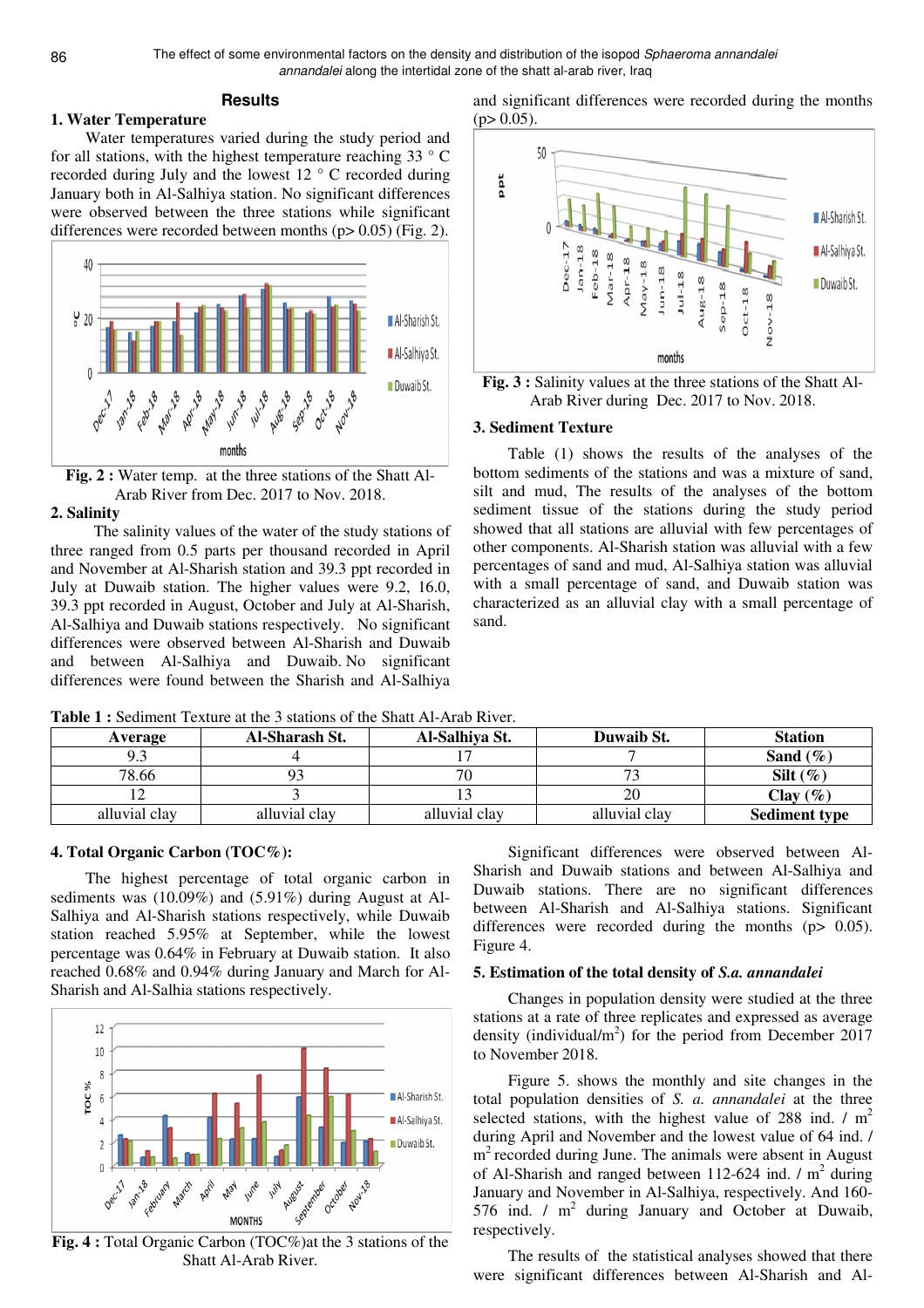Salhiya and between Al-Sharish and Duwaib while there were no significant differences between Al-Salhiya and Duwaib.

Found significant differences between the months of November, January, February, and December.

There were no significant differences between the remaining months (table). The results of the statistical analysis showed that there were significant differences between Al-Sharish and Al-Salhiya stations and between Al-Sharish and Al-Duwaib stations

While there are no significant differences between Salhiya and Duwaib stations. In the Duwaib, this species was inversely correlated with salinity ( $p < 0.01$ ,  $r = -0.834$ ).

In Al-Salhiya this species was correlated with a significant correlation with the environmental factors of temperature and salinity ( $p < 0.01$ ,  $r = 0.542$  and  $r = 0.620$ ).

In Duwaib this species was correlated with a significant correlation with environmental factors temperature and total organic carbon (p < 0.01, r = 0.515 and r = 0.532).

At Al-Salhiya the present species showed a significant correlation with environmental factors like temperature and salinity ( $p \le 0.01$ ,  $r = 0.542$  and  $r = 0.620$ ).

At Duwaib this species was positive correlated with environmental factors temperature and total organic carbon  $(p \le 0.01, r = 0.515 \text{ and } r = 0.532).$ 





#### **6. Density within vertical distribution mode:**

The density of the studied species was calculated on a monthly basis during the study period for the different vertical sections that were divided by distance from water during the lowest tide to the first site (away from water) and the second site (middle) and a third site (close to the water),

The results showed the highest values recorded in October and November in the second site (middle) in Al-Sharish and in the second and third site in Al-Salhiya and Duwaib.

 It did not register in the first site in the summer months, as well as the second site except July in the second and third site in the Al-Sharish station.

The highest values were recorded in February at the first site and April at the third site in Al-Sharish.

In Al-Salhiya, the highest values appeared in April, May and July in the first site, and were absent for most months of the year except October, November and July in the third site.

 In Duwaib, the highest values appeared in July and September in the first site and disappeared for all months except February, October and November in the third site. Significant differences were found at 0.05 level in the densities between different sections for each station as in Table (2. 1, 2, 3).

**Table 2.1 :** Average density of *S. a. Annandale* from 3 stations at the 3 intertidal levels in the Shatt Al-Arab River.

| S. a. Annandale                  | Location        |  |
|----------------------------------|-----------------|--|
| Density $\pm$ standard deviation |                 |  |
| a119.12 $\pm$ 149.33             | Away from water |  |
| $b86.99\pm89.33$                 | Center          |  |
| $c66.60 \pm 38.22$               | Close to water  |  |

**Table 2.2 :** Average density of *S. a. Annandale* at 3 stations in the Shatt Al-Arab River.

| S. a. Annandale        | <b>Stations</b>          |
|------------------------|--------------------------|
| Density $\pm$ standard |                          |
| deviation              |                          |
| b $51.55 \pm 58.39$    | Al-Sharash Density $\pm$ |
|                        | standard deviation       |
| 104.88±109.55<br>a     | Al-Salhiya Density $\pm$ |
|                        | standard deviation       |
| a $120.44 \pm 120.25$  | Al-Duwaib Density $\pm$  |
|                        | standard deviation       |

**Table 2.3 :** Average monthly density of *S. a. Annandale* at 3 stations in the Shatt Al-Arab River.

| S. a. annandale                  | <b>Months</b> |  |
|----------------------------------|---------------|--|
| Density $\pm$ Standard deviation |               |  |
| b71.15±55.11                     | December2017  |  |
| b $96.66 \pm 58.66$              | January2018   |  |
| b $53.73 \pm 55.11$              | February      |  |
| ab $86.16 \pm 74.66$             | March         |  |
| ab $101.33 \pm 113.77$           | April         |  |
| ab 121.79±108.44                 | May           |  |
| ab $67.14 \pm 62.22$             | June          |  |
| ab 147.10±103.11                 | July          |  |
| ab $117.06 \pm 72.88$            | August        |  |
| ab $135.63 \pm 97.77$            | September     |  |
| ab $98.23 \pm 147.55$            | October       |  |
| $96.14 \pm 158.22$<br>a          | November2018  |  |

#### **Discussion**

Temperature is the most important physical factor in the estimation of water quality and is not rivaled by another factor in the direct and indirect impact on living organisms as it plays an important role in the behavior, abundance and distribution of aquatic organisms (Peterson *et al*., 2013). The results of the present study showed that there were significant differences in water temperature during the study period between the months and a large convergence between water temperature and air. The highest temperature was recorded at Al-Salhiya station during July and the lowest temperature was recorded during January at the same station.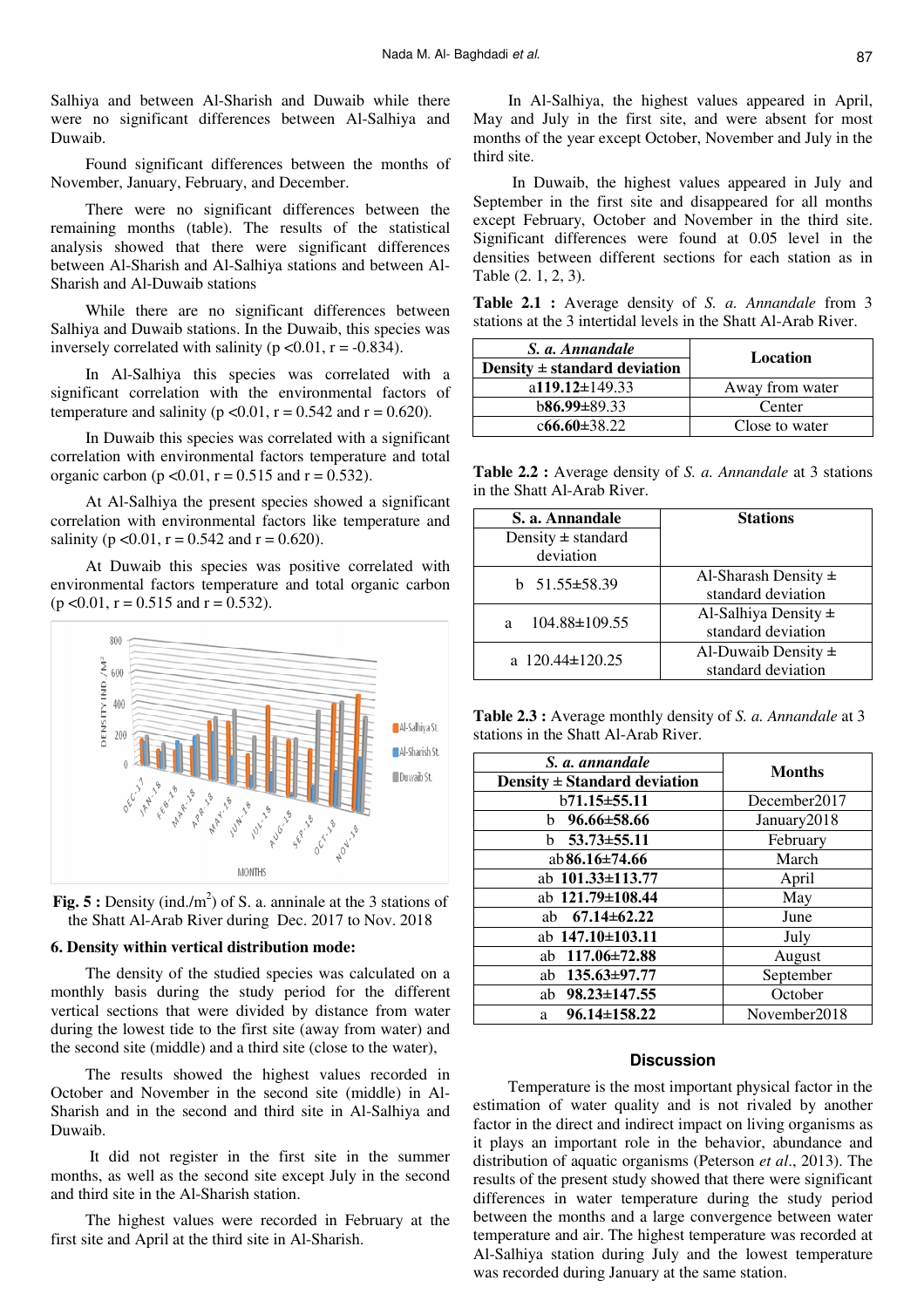In the ecosystem, high water temperature is closely associated with ambient heat (Gupta and Paliwal, 2010; Ishaq and Khan, 2013), as the shallowness of the river and its rapid heating during long daylight hours during summer make it vulnerable to air temperatures (Corbitt, 2004). The nature of the Iraqi climate in general is with high temperature in summer and low in winter (Fahd, 2006).

Salinity is a determining factor for the distribution and diversity of living organisms and is one of the environmental factors with significant fluctuations affecting the distribution and spread of aquatic organisms and determining the size of the community (Sundaramanickam *et al*., 2008; UNEP, 2008; Abowei, 2010).

Salinity is of great importance in determining the types of organisms present in an ecosystem, and the types and numbers of organisms in water vary according to salinity (Nielsen *et al*., 2003). This study showed that the highest values of salinity in the Shatt al-Arab water were recorded at Duwaib station, while the lowest values was recorded in Al-Sharish station, which is higher than previous records (Al-Heluo, 2001; Al-Mahmoud *et al*., 2008; Moyel, 2010). The Karon River is completely closed from the Iranian side as the drainage water acts as a barrier to limit the progress of the salt water block from the Arabian Gulf towards the Shatt al-Arab (Amir, 2010; Hassan *et al*., 2011), as well as the continuous increase in the addition of salt ions to the River water from Watering agricultural land and sewage on both sides of the river together with the processes of evaporation in the summer months (Hammadi, 2010).

The increase in water temperature has to do with the increase of salt concentration in the Shatt Al-Arab waters due to evaporation factor as well as the shortage of water coming from the Tigris and Euphrates Rivers due to the construction of dams and reservoirs in Turkey, Syria and Iran, which reduces the amount of water entering the Shatt Al Arab (Hussain and Grab, 2009).

This result was consistent with that of Hreeb and Moufeed, 2018), when they studied Hamdan, Gardelan and Garmat Ali stations in Shatt al-Arab River.

Sediment components have an important role in determining the type of sediment and their physical and chemical properties, as it affects the sediment's ability to retain ions of elements, salts and organic materials in quantity and quality (Al-Saadi, 2006 and Al-Hejuje, 2014). It is an important factor affecting the lives of large invertebrates in the tidal region of the aquatic ecosystem (Southward, 1971.) Sediment texture plays an important role in changing large invertebrate communities during the year.

There are many species of organisms whose numerical abundance relates to sediment components, some of which prefer soft sediments and others prefer coarse sediments (Silva *et al*., 2006). The prevalence of large invertebrates in rivers, reservoirs and lakes is directly related to sediment type, food availability, bottom type and water flow velocity (Callisto *et al*., 2005). The Shatt al-Arab sediments are a mixture of silt, sand, and mostly silt (Albdran *et al*., 1996). The results of this study showed that there was a difference in sediment tissue in the three stations. All the stations used to be siltine and differed in clay and sand ratios. There was a small percentage of sand and mud at Al-Sharish station compared to siltine. In Al-Salhiya station, the sand content

was higher than the mud ratio, while in Duwaib station the mud ratio was higher than the sand.

In other words, the rate of sediments in the Shatt al-Arab River in general is silt clay, which is not consistent with what Khafaji *et al*. (2015) found at Al-Diir station, as they recorded clay silt this is maybe due to the reason that their station is located at the top of the Shatt al-Arab. The results of this study were in agreement with Al-Hejuje (2014), because the highest percentage of silt was followed by mud and the lowest by sand. As for other studies, the ratios of silt, sand and mud were closely related (Al-Hejuje, 1999; Al-Essa, 2004; Khalaf, 2011; Al-Khafaji, 2015).

The results of the present study showed an increase in the values of total organic carbon in the hot months, especially during the month of August at the Al-Salhiya station due to untreated wastewater and rich in organic materials from nearby communities (Resen, 2001 and Maliki, 2002). Thus, human activities add large amounts of organic matter (EL-Sammak *et al*., 2006). As well as the quality of waste that is discharged to the area and carried with river water and deposited on the bottom Antoine, 1984 (Alkhion, 2001). Also, the areas adjacent to the river played a role in the pollution of the area (Al-Jana'i, 2010). In addition, the density of aquatic organisms and plants increases the accumulation of suspended organic matter in the water and its erosion (Sanchez-Carrillo and Al-Varez-cobelas, 2001). The results of the present study are consistent with the results of Khalaf (2011) with the highest rate of organic matter in the summer months at Al-Salhiya station and the lowest rate in the winter months at Abu Al-Khaseeb station.

This explains the rise in total organic carbon values in Al-Sharish station and is consistent with the results of Ahmed, (2015) when there was an increase in total organic carbon values in Al-Qurna as the high density of aquatic plants increases the accumulation of dead organisms and organic matter in sediments (Al-Shaban, 1996, Kazar, (2009) agreed with the Canaanie study, when the highest total organic carbon values were recorded at the Al-Barathiya station near the presidential palaces and agreed with Khafaji *et al*., 2015 which recorded the highest organic content in Al-Salhiya. Temperature also plays a major role in increasing the activity of microorganisms that decompose parts of plants and dead organisms, thereby increasing organic matter (Arocena, 2007). This explains the rise in values in the hot months of August and September. In the present study, the extent of organic carbon was recorded to be almost identical to the minimum with previous studies (Al-Khyoun, 2001; Al-Maliki, 2002; 1999 Al-Hejuje Al-Sabah, 2007; Mahmoud 2008; Salim, 2013; Al-Hejuje, 2014 and Khalaf, 2016)

#### **Population Density**

#### **Population density of** *S.a. annandalei*

The results of the present study showed that the total density of the species varied at the three stations, where they were lower at Al-Sharish station than in the other two stations Al-Salhiya and Duwaib. The overall density was higher in the present study than recorded by Saud (1997) when studying the same species at in Al-Chibasi station.

The reason for this difference is spatial or temporal changes affecting the density of the species or due to errors in the sampling methods. The highest values of total density were recorded at Al-Duwaib station followed by Al-Salhiya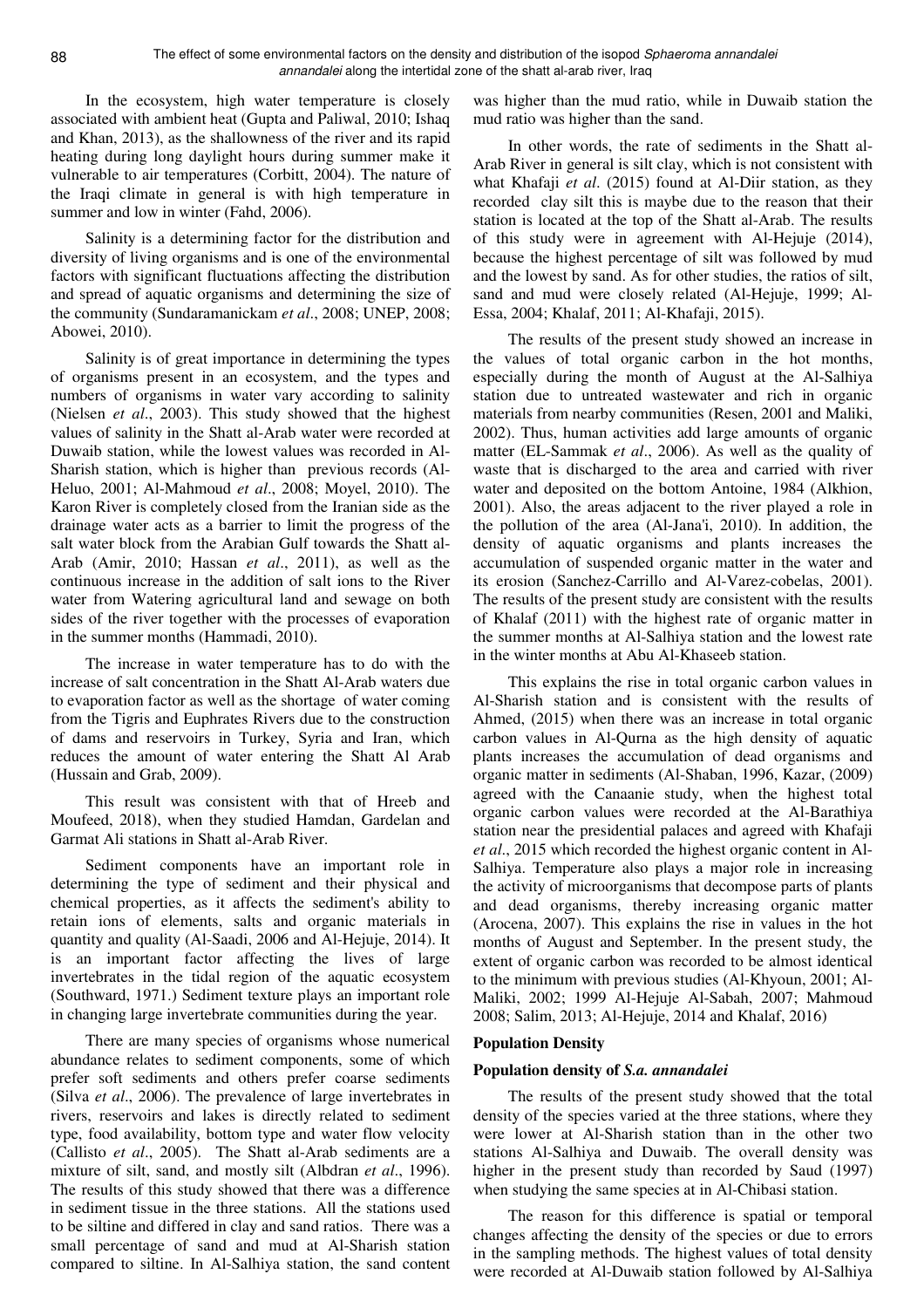and by Al-Sharish station. The difference between the stations maybe due to the nature of the soil in the tidal area.

It is well known that this type of animal prefers to live and dig in hard clay soils more than water-saturated sandy clay (Saoud, 1987; Harvey *et al*., 1973).

Also, the departure of Duwaib waters from domestic sewage and agricultural and industrial wastes may play a role in increasing the density of this type higher than the other stations. Al-Chibasi station is located near a source of oil pollution.

The results also showed that this species was highly saline (Daoud, 1976) at Duwaib, where there was a direct correlation between salinity and the density of the species and the density decreased with decreasing salt concentrations. This finding is consistent with that of Davidson, 2008. The author found most burrows of *S. quoianum* species in salinity ranging from 5.5 to 30; individuals recorded in salinity less than 5 and above 30 had lower densities, concluding that salinity was the main controlling factor. The presence of this species disappears in salinity less than 5 and higher than 30. He also showed that the effect of predation on their distribution, which was small because they spend most of their time in burrows and are therefore less vulnerable to most predators.

The results showed that the highest densities were in November and low densities in January at Al-Salhiya station this result was accordance with that of (Saoud, 1987).

The presence of the species in high density for all months except August, perhaps because it stealth in the burrows to escape the inappropriate conditions (Davidson, 2008). The species is also tolerant to heat and salinity and inappropriate conditions such as drought characterized by the tide effect (Saoud, 1987 ; Daoud 1976). There were noticeable changes in the population density of the species during the study period. While the lowest values were in June at Al-Sharish station, this is not consistent with Saoud's study (1995). In his study, he recorded the first peak of this animal in June 1994 at Al-Chibasi station and recorded the second peak in October, which agreed with Duwaib station and in January at both stations Al-Salhiya and Duwaib.

however the lowest density recorded was in June in conjunction with reduced salinity. As for the Salhiya station, the highest density was recorded during November and the lowest level in January.

There were significant differences between Al-Sharish, Al-Salhiya and Al-Sharish, Duwaib stations due to the large difference in densities, while there were no significant differences between Al-Salhiya and Duwaib due to the convergent densities of the species in Al-Salhiya and Duwaib.

This type also had a negative correlation with salinity in Al-Sharish station, a direct correlation with temperature in Al-Salhiya and Duwaib and a direct correlation with salinity in Salhiya station and with total organic carbon in Duwaib. We note the role of total organic carbon in sediments appears in increasing abundance and density of this species only in Duwaib.

There is a common effect of temperature and salinity concentration and animal resistance to different concentrations of salinity varies according to temperature and this is confirmed by Saoud (1987).

At Duwaib station a significant positive correlation was found with some environmental factors. The numbers increased with temperature, total organic carbon and nitrate.

As shown by the results there is no fixed effect of water temperature on animal distribution. The effect of temperature varied according to plant location with other environmental factors on the animal distribution. This was not consistent with (Salman, 1975; Daoud, 1976; Murphy and Learner, 1982; Bamber, 1985 and Saoud, 1987). The absence of this species in August at the Al-Sharish station may be due to several reasons and this is consistent with Davidson, (2008) when he conducted a study on *S. quoianum* in the estuary of the North Pacific River. He pointed out that the factors that normally limit tidal organisms are salinity, water temperature, propagation, availability of suitable water quality, predation, and competition and these factors may not adequately explain the absence of the species studied by the researcher.

The present study agreed with Saoud, (2005), when the presence of *S. a. annandalei* species was not recorded during January, February, March and April during the year 1998. For some months, he explains the occurrence of large changes that are inappropriate for invertebrate living in the Shatt al-Arab environment.

The presence of *S. quoianum* species in thousands per 0.25 square meters is normal during the study of the population density of the species on the banks of the Pacific Coast estuarine marshes (Davidson, 2008).

# **Calculate the density within the vertical distribution pattern:**

The results showed that there were significant differences in the total densities between the different sections of the intertidal zone where *S. a. annandalei* is living.

In the present study, the environmental factors had an effect on the distribution of the species within the vertical pattern. The first section did not uniquely accommodate the high densities of the animal. This is not consistent with a study of Saoud, (1987); Saoud, (1997) who concluded that the high density was in the section far from water. It is known that this species is the same as the rest of *Sphaeroma tidae*. They are highly saline and are found in near-shore environments within the tidal zone and under rocks, ponds or trees (Wilkinson, 2000).

The present results indicate different locations within the intertidal zone, depending on the food, protection, hiding and moisture suitable (Ali *et al*., 2007).These nests were found among contaminated organisms, inside empty barnacles and under rocks (Davidson, 2008).

Lampert (1984) also showed a number of internal and external factors that control functional responses in aquatic invertebrates, including body size, activity, temperature and salinity, as well as physiological conditions such as reproduction, moulting and feeding. In Al-Sharish station, the highest values recorded during February in the first section away from the water were continuous rainfall during this period, which has a great role in making the earth moist and suitable for making nests. The concentration of ammonium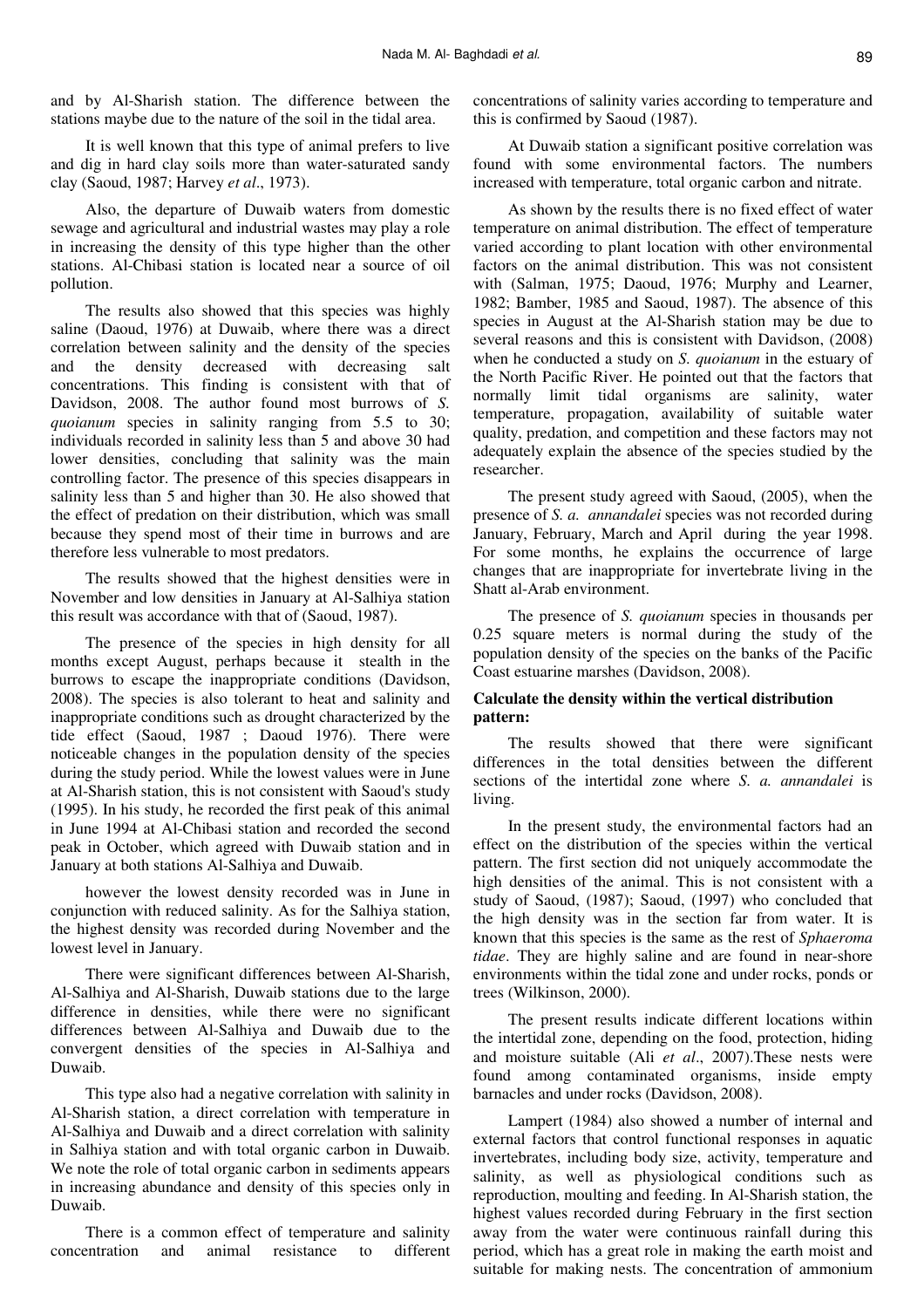ion in water was high in the same month. While the highest value was recorded during November in the middle section II and the highest values were recorded during April and May in the third section near the water during the hot summer months. While it is not present in the first section during the summer months.

While at Al-Salhiya and Duwaib stations, we note the highest values recorded during April, May, July and September in the first section away from the water, due to the large presence of rocks and concrete blocks and the remains of wrecked vessels and the remains of fishermen's wood in the river bank, which provides a moist and soft environment suitable for nests in the Rivers banks.

It is also known that this species of organisms make networks of complex burrows within the sandstone of the edges of the shoreline, and this is consistent with what Mohammad, (2014) had found in his study on the individuals of *S. a. Annandalei* in Lake Razaza and with the study of Davidson, (2008) who found that individuals of this species establishes networks of burrows from the surfaces of subtidal and inter-tidal areas consisting of plants, mud or mud, wood, rocks and they work a network of burrows to house and avoid predators and thus they are the formation of large quantities of sand that may contribute to the acceleration of desertification in the region. This is consistent with the studies of Chilton, (1919) Higgins, (1956); Talley *et al*. (2001).

The highest value was recorded at Al-Salhiya and Duwaib stations during October and November in both the second and third sections near the water. It was not recorded in most of the month in the third section as we notice the highest density appeared in the first section away from the water. Because these two stations are close to the sea.

The immersion of water in the tidal area with water is greater than Al-Sharish station, which is located ahead of Al-Salhiya and Duwaib. According to the results, temperature has the most important role in the distribution of this species within the vertical pattern and this is confirmed by Saoud (1997). When he showed that the temperature mainly affect the respiratory rates of this species of crustaceans and because it is a tidal animals, these animals need to adapt quickly to environmental changes such as high temperature, salinity and dehydration to maintain its life. Pollution did not play a role in the disappearance of this species in the tidal area, where the animal was found in the current study stations such as Al-Sharish and Al-Salhiya stations, despite the presence of pollution, especially pollution resulting from the residues of the population and agricultural activities (Mohammad, 2014) when the presence of this animal was recorded in Lake Razzaza, where the level of water has been reduced and contaminated by the sewage channel coming from the City of Karbala with the water of agricultural areas around the City of Karbala in addition to human activities such as boats used for either fishing or transport from shore to the newly emerging islands inside the lake.

# **Conclusions**

The results of the study showed a numerical dominance of this species in the three stations and was different from the previous results in the Shatt al-Arab if the highest abundance in the Duweab station.

The results confirmed the abundance of species with the availability of suitable environmental conditions such as heat, salinity and abundance of organic matter.

# **Recommendations**

Conducting a separate study of this kind of isopoda, which resides in the tidal area in the Shatt al-Arab to build a database of these important invertebrates to understand their behavior and distribution.

Study the effect of salinity rise on the prevalence of this species in Shatt Al- Arab water due to the lack of fresh water coming from the Tigris, Euphrates and Karun waters and the high saline water coming from the waters of the Arabian Gulf. Use information on the composition of communities in environmental monitoring programs

They are important environmental tools in describing spatial and temporal changes in the freshwater environment. Work on not changing the environment of the Shatt al-Arab River and its branches because it represents a natural environment for the abundance and distribution of this species by not putting pollutants directly into the water of Shatt al-Arab and its branches as a negative impact on the abundance and density of the species in the water environment.

# **Acknowledgements:**

Authors would thank to staff of Department of Fisheries and Marine Resources members College of Agriculture and Department of Marine Biology members, Marine Science Centre where the study was achieved.

#### **References**

- Abowei, J.F.N. (2010). Salinty, dissolved oxygen, PH and Surface water temperature condition in Nkoro river. Niger delta. Nigeria advance J. Food Sci. Technol.,  $2(1):36-40.$
- Ahmed, M.M. (1971) New Isopoda from Iraq and Persian Gulf. Mitteilungen aus dem Zoologische Museum in Berlin, Zoologische Reihe, 47: 77–83.
- Ahmed, R.A.Z. (2015). Evaluation of organic pollution level and its impact on the diversity of benthic algae and the incidence of fish with foot paddles in three stations in Basrah Governorate. M.Sc. thesis, Coll. Agric., Univ. Basrah, 139.
- Albadran, B.; Al–Beyati, F. and Abdullah, Y. (1996). Heavy minerals distribution in the lower part of the Shatt Al – Arab River. S. Iraq. Mar. Meso. 11: 17–26.
- Al-Essa, S.A.A. (2004). Environmental study of aquatic plants and their associated algae in the Shatt al-Arab River. Ph.D. dissertation - College of Agriculture - University of Basra. 190.
- Al-Hejuje, M.M. (1999). Distribution of Cobalt, Nickel, Manganese, and Iron in the sediments from Shatt Al-Arab river, Basrah. Marine Mesopotamica. 14(2): 365- 379.
- Al-Hejuje, M.M. (2014). Application of Water Quality and Pollution Indices to Evaluate the Water and Sediments Status in the Middle Part of Shatt Al-Arab River, .Ph.D. Thesis University of Basrah, college of science, biology department, 240.
- Ali, A.H.; Aziz, N.M. and Hamza, H.A. (2007). Abundance, occurrence, seasonal changes and species composition of Macroinvertebrates in the restored Iraqi southern marshes. Marsh Bulletin 2(1): 80-95.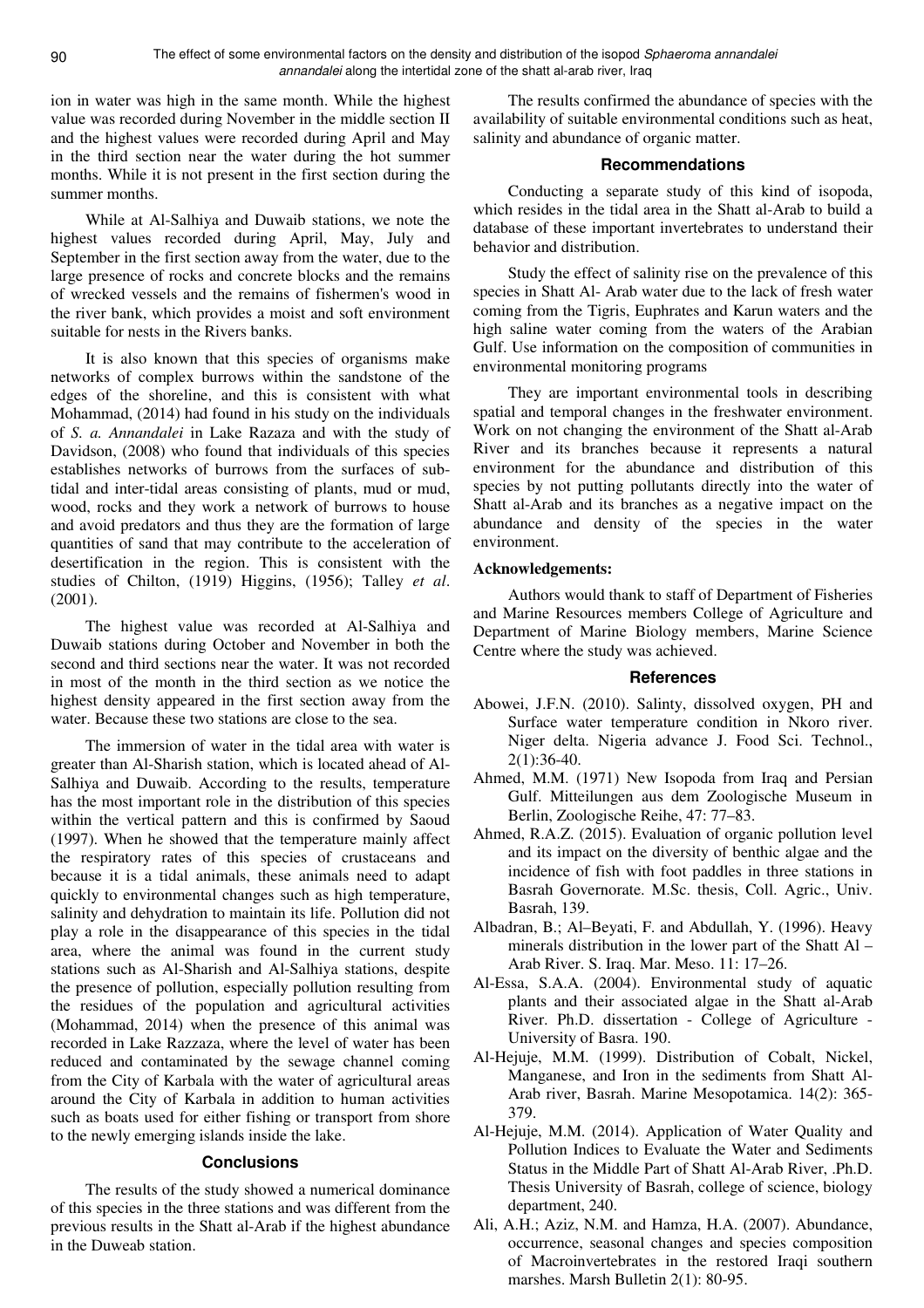- Al-Kanani, H.M.A. (2017). Use of the palmer index and the organic pollution index for the environmental assessment of Shatt Al-Arab water, Iraq. M.Sc. thesis, Coll. Agric., Univ. Basrah: 94.
- Al-Khafaji, K.K. (2015). Functional analysis of the structure of the large invertebrate community in Shatt al-Arab, Basra, Iraq. Ph.D. dissertation - College of Agriculture - University of Basra. 129.
- Al-Saadi, H.A. (2006). Fundamentals of Ecology and Pollution, Al-Yazouri Scientific Publishing and Distribution House, Amman, Jordan. 411.
- Al-Shawi, I.J.; Abdullah, S.B. and Al-Rubaie, A.A.L. (2007). On theology of the southern part of the Tigris and Euphrates rivers and their impact on the physical characteristics. And chemical to the mouth of the Shatt al-Arab. Journal of University Teacher, 6 (11): 125-137.
- Amir, F.K. (2010). Water budget in Iraq and the water crisis in the world. Jaafar Al-Esami for Printing, Baghdad-Iraq, 390.
- APHA, American Public Health Association (2005). Standard methods for the examination of water and wastewater, 21st Edition .Washington, D.C.: 733.
- Chilton C (1919) Destructive boring crustacea in New Zealand. N Z J Sci Tech 2: 1-15 (cited in Davidson, 2006)
- Corbitt, R.A. (2004). Standard Handbook of Environmental Engineering .  $2^{nd}$  edition . McGraw – Hill Handbook Companies.
- Daoud, Y.T. (1976). Biological and Ecological study of *Spharoma irakiensis* (Ahmed) (Isopoda) from Shatt Al-Arab. M. Sc. Thesis. University of Basrah, Coll. Sci. Iraq.
- Davidson, T. M. (2008). Prevalence and distribution of the introduced burrowing isopod, *Sphaeroma quoianum*, in the intertidal zone of a temperate northeast pacific estuary (Isopoda, Flabellifera). Crustaceana, 81(2): 155- 167.
- Fahd, K.K. (2006). Environmental survey of the water in the southern part of the Gharaf River. PhD Thesis, College of Agriculture, University of Basra, 103.
- Forth, H.D. and Turk, L.M. (1972). Fundamentals of soil Science, John Wiley and Sons, Inc., New York.
- Gilbert, P.M.; Landsberg, J.H.; Evans, J.J.; AL-Sarawi, M.A.; Faraj, M.; AL-JArallah, M.A; Haywood, A.; Ibrahem, S.; Klesius, P.; Powell, C. and Shoemaker, T. (2002). A fish kill of massive proportion in Kuwiat bay, Arabian Gulf, 2001: The role of bacterial disease, harmful algae and eutrophication. Harmful Algae, 1: 215-231.
- Goldman, C.R. and Horne, A.J. (1983). Limnology McGraw-Hill, Internal Book Company.
- Grant, J. and Daborn, G. (1994). The effects of bioturbation on sediment transport on an intertidal mudflat. (Netherlands Journal of sea Research) 32: 63-72.
- Gupta, M. and Paliwal, A. (2010). Role of Aquatic Insects of Water Quality in Related to Physico-Chemical Parameters in Yamuna River at Distric Firozabad (U.P.). Advances in Bioresearch, 1(1): 71-74.
- Hammadi, N. S. (2010). An ecological study of the Rotifera of Shatt Al-Arab region. Ph.D. Thesis, Basrah Univ., Iraq. 351.
- Harvey, C.E. Jones, M.B. and Naylor (1973). Some raci affecting the distribution of estuarine Isopoda

(crustacean), Estuarine and coastal marine science, (1): 113-124.

- Hassan, W.F.; Karim, S.M.; Khasaf, D.K. and Alaiwi, Y.J. (2011). Irrigation Water Quality in Al-Faw District, Basra Governorate, Iraq. Journal of Basrah Research (1)37: 41-33.
- Al-Helou, Abdel Zahra Abdel Rasoul Nehme (2001). Some Chemical Specifications of Shatt Al Arab Water And its validity for various uses at the city of Basra. Rafidain Valley Journal of Oceanography, 16: 308-295.
- Al-Zubaidy, A.A.; Mohammad, K.M. and Rasheed, M.J. (2017). The importance of geodiversity on the animal diversity in huwaiza marsh and the adjacent areas, southeastern Iraq. Bull. Iraq nat. Hist. Mus. 14 (3): 235- 249.
- Higgins, C.G. (1956). Rock-boring isopod. Bull Geo Soc Amer., 67: 1770.
- Hreeb, K.K. and Moufeed N. (2018). The Impact of Increasing the Salinity of Shatt Al-Arab River Waters on the Density of Phytoplankton and Zooplankton International Journal of Science and Research (IJSR) ISSN (Online): 2319-7064.7(2): 522-533.
- Hussain, N.A. and Grabe, S.A. (2009). A review of the water quality of the mesopotamia (southern Iraq) marshes prior to massive desication of the early 1990s. Marsh Bull., 4(2): 49-59.
- Ishaq, F. and Khan, A. (2013). Diversity Pattern of Macrozoobenthos and their Relation with Qualitative Characteristics of River Yamuna in Doon Valley Uttarakhand. American-Eurasian. J. Toxicological Sciences, 5(1): 20-29.
- Khalaf, R.Z. (2011) Environmental study of the tummy trophies of the tidal area in Shatt al-Arab, Iraq. Master Thesis. University of Basra. 94.
- Khalaji-Pirbalouty, V. and Wägele, J.-W. (2010). A new record of *Sphaeroma annandalei* Stebbing, 1911 (Crustacea: Isopoda: Sphaeromatidae) from the Persian Gulf, and description of a new related species (*Sphaeroma silvai* nov. sp.) from the South Atlantic Ocean. *Zootaxa,* 2508, 30–44*.*
- Lampert, W. (1984). The measurement of respiration. In I.A. Downing and F.H. Rigler(eds.), A manual on the methods for assessment of secondary production in fresh waters. IBP Handbook, Blackwell, oxford, 413- 460.
- Mahmoud, H.K.H.; Abdullah, S.S. and Mahdi, I.A.J. (2008). Interference between the water bodies in the marshes and Shatt al-Arab (southern Iraq). Journal of the Mesopotamian Valley of the Marine Sciences, 23(1): 199-181.
- Mohammad, M.K. (2014). Existence and Ecology of the Burrowing Isopod *Sphaeroma annandalei* Stebbing, 1911 (Crustacea; Isopoda; Sphaeromatidae) in Lake Razzaza, Kerbala Province, Central Iraq. Advances in Bioresearch, 5(1): 178-184.
- Moyel, M.S. (2014). Assessment of water quality of the Shatt Al-Arab River, using multivariate statistical technique*.*  Mesopotomia Environment Journal. 1(1): 39-46.
- Murphy, M.A. and Learner, K.A. (1982). The life history and production of *Asellus aquaticus* (Crustacea: Isopoda) in the River Ely, south wales. Fresh water Biology, 12: 135-444.